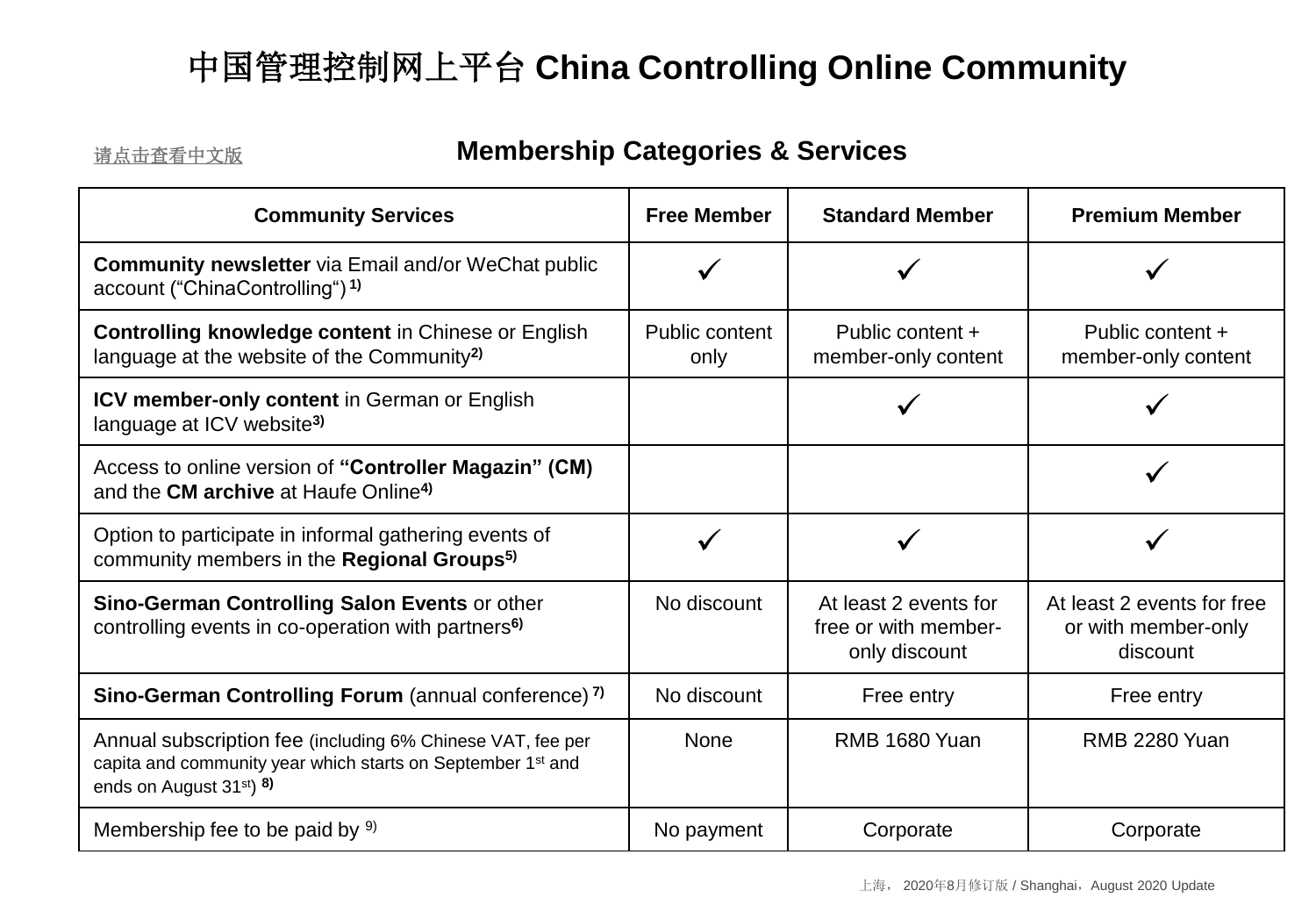### <span id="page-1-0"></span>**Foot Notes**

#### [请点击查看中文版](#page-2-0)

- 1. Each member automatically subscribes to the Community Newsletter via email or WeChat public account which provides information about community events.
- 2. The knowledge content in Chinese or English language on the community website will be updated based on inputs from the community (e.g. in form of event presentations, workshop papers or articles). Each member is encouraged to share relevant content or links with other members.
- 3. Each Standard or Premium Member receives the login parameters for ICV-member-only content on the web pages of ICV directly from ICV Germany.
- 4. The bi-monthly "Controller Magazin" is only available to premium members, who will receive the login parameters for its online version and archive as well as the printed copy from ICV directly
- 5. The list of the active Regional Groups is shown in our Homepage. We will try to increase the number of active Regional Groups in the coming time. Typical informal gathering events of a Regional Group include Controller's Dinner, Weekend Trips or other leisure time activities selforganized by the members. The cost of these events is to be borne by the participants directly.
- 6. The Community will provide at least 2 Sino-German-Controlling Salon Events within a community year (please refer to the point 8 for the definition of community year). Please note the following points:
- Salon events are normally organized in close cooperation with third parties or sometimes directly by third parties. Members may be allowed to have free entry or take benefits from ICV-member-only discount. How much discount can be granted is depending on the discount policy of the event organizers and can vary from case to case. In case that a member can't attend a Salon event personally, he or she can assign one colleague from his or her company as his or her representative. This information should be sent to our Member Service Team prior to the event.
- 7. The Sino-German Controlling Forum is an annual conference in close cooperation with third parties. Standard and Premium Members can attend this annual conference for free. Please note the following points:
- In case that a Standard and Premium member can't attend the Forum personally, he or she can assign one colleague from his or her company as his or her representative. This information should be sent to our Member Service Team prior to the event.
- With the end of the annual member service subscription, any price discount which is not used will expire.
- 8. Each community year starts on September 1<sup>st</sup> and ends on August 31<sup>st</sup>. The annual subscription fee to be paid by Premium Member includes the subscription fee of "Controller Magazin". The organizer of the Community will forward the subscription fee of "Controller Magazin" (75 EUR or RMB equivalent) directly to ICV.
- 9. The annual service subscription fee is in general to be paid by the company (corporate membership). For corporate membership, the company can assign another employee to continue the membership service agreement, if the original member is leaving the company.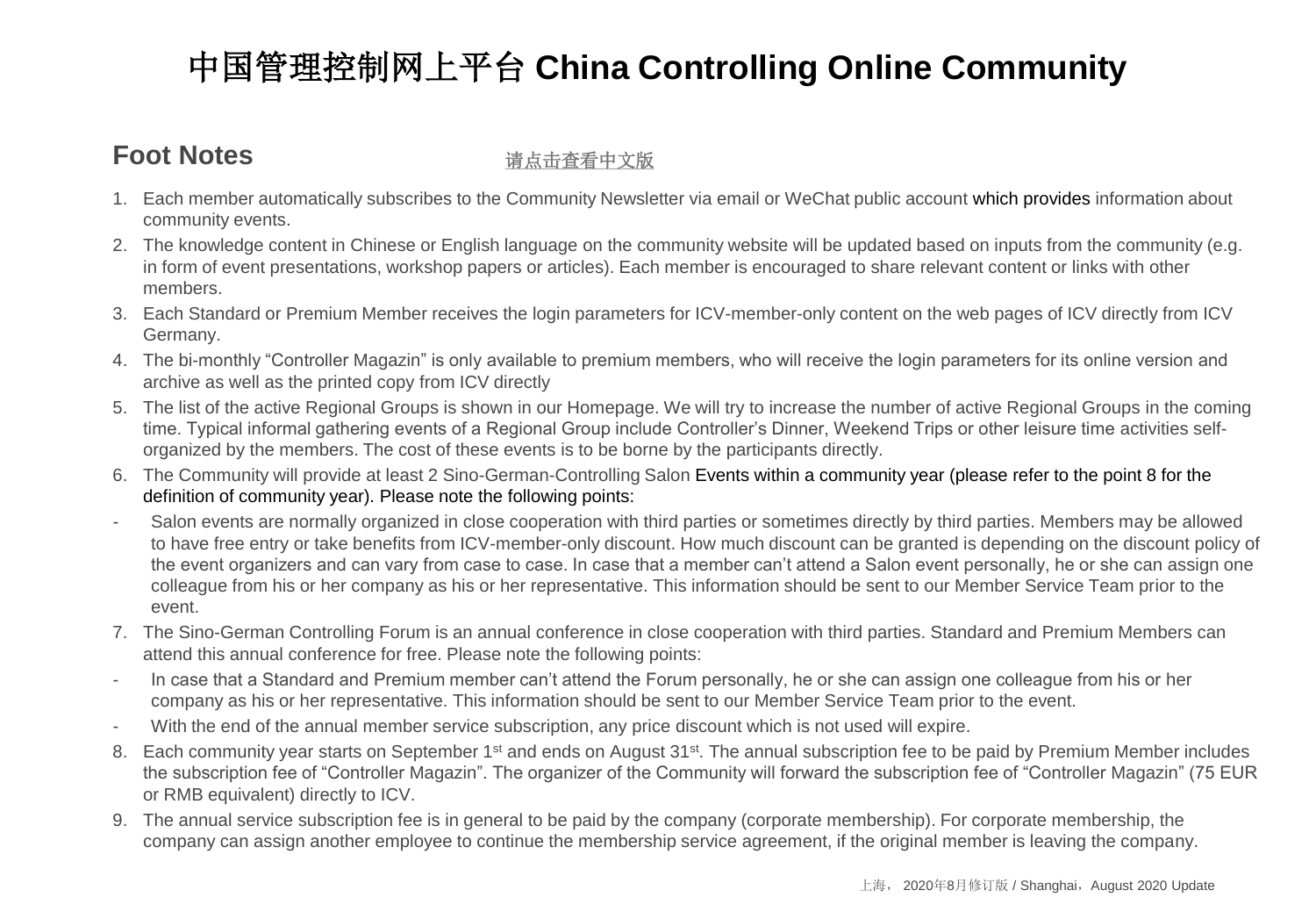<span id="page-2-0"></span>**[Please go to the English Version](#page-0-0)** 会员类别及其对应的服务

| 学员可获得的平台服务                                                                      | 免费会员         | 普通会员                 | 高级会员                 |
|---------------------------------------------------------------------------------|--------------|----------------------|----------------------|
| 接收平台通过邮件或者微信公众号<br>("ChinaControlling")定期推送的平台消息 1)                             | $\checkmark$ |                      |                      |
| 浏览平台网站上的中文或英文的管控知识内容 2)                                                         | 网站公开内<br>容   | 网站公开内容 + 会员专<br>享内容  | 网站公开内容 + 会员专<br>享内容  |
| 浏览ICV 网站上的 ICV 会员专享知识内容 3)                                                      |              | ✓                    | ✓                    |
| 通过Haufe Online网站获得(德语) 电子版 "管控师<br>杂志 Controller Magazin" (CM)及其以往杂志档案内<br>容 4) |              |                      | ✓                    |
| 5)<br>可以参加本平台 地区群组 会员的非正式聚会活动                                                   | $\checkmark$ | ✓                    | ✓                    |
| 中德管理控制沙龙系列讲座活动 或者本平台和其他合<br>作伙伴合办的讲座活动 6)                                       | 无折扣          | 每年至少2次免费或者会<br>员专享折扣 | 每年至少2次免费或者会<br>员专享折扣 |
| 中德管理控制论坛 (年度大会) 7)                                                              | 无折扣          | 免费参加                 | 免费参加                 |
| 年度会员缴纳会费 (每人每年金额, 含6%国内增值税.<br>平台年度始于每年9月1日止于下一年的8月31日) 8)                      | 免费           | 人民币 1680 元           | 人民币 2280 元           |
| 会员付费模式 9)                                                                       | 免费           | 公司付费                 | 公司付费                 |